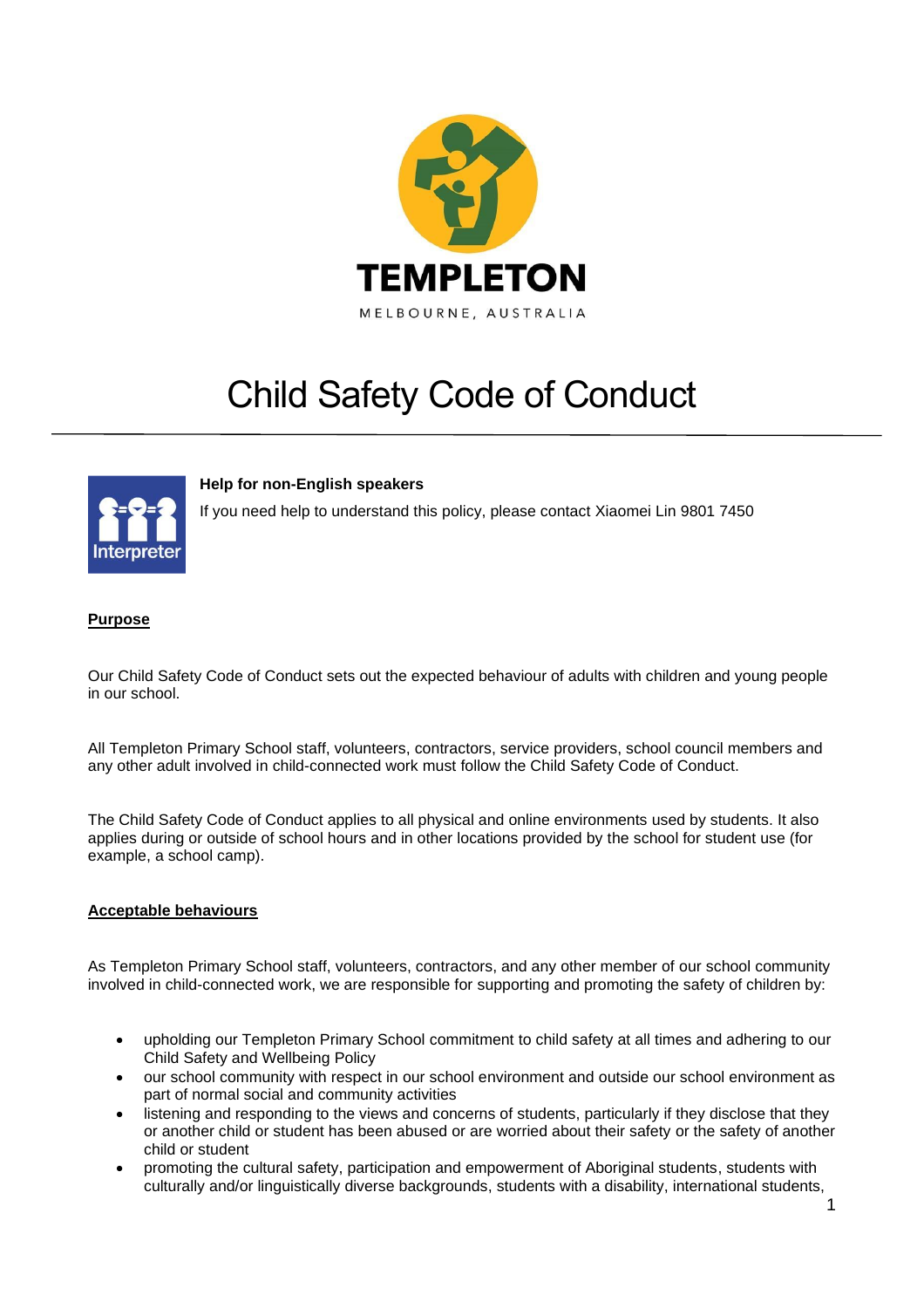students who are unable to live at home and lesbian, gay, bisexual, transgender and intersex (LQBTIQ+) students

- ensuring, as far as practicable, that adults are not alone with a student one-to-one interactions between an adult and a student are to be in an open space or in line of sight of another adult.
- reporting any allegations of child abuse or other child safety concerns to the Assistant Principal
- understanding and complying with all reporting and disclosure obligations (including mandatory reporting) in line with our child safety responding and reporting policy and procedures and the [PROTECT Four Critical Actions.](https://www.education.vic.gov.au/Documents/about/programs/health/protect/FourCriticalActions_ChildAbuse.pdf)
- if child abuse is suspected, ensuring as quickly as possible that the student(s) are safe and protected from harm.

## **Unacceptable behaviours**

As Templeton Primary School staff, volunteers, contractors and member of our school community involved in child-connected work we must not:

- ignore or disregard any concerns, suspicions or disclosures of child abuse or harm
- develop a relationship with any student that could be seen as favouritism or amount to 'grooming' behaviour (for example, by offering gifts)
- display behaviours or engage with students in ways that are not justified by the educational or professional context
- ignore an adult's overly familiar or inappropriate behaviour towards a student
- discuss intimate topics or use sexualised language, except when needed to deliver the school curriculum or professional guidance
- treat a child or student unfavourably because of their disability, age, gender, race, culture, vulnerability, sexuality or ethnicity
- communicate directly with a student through personal or private contact channels (including by social media, email, instant messaging, texting etc) except where that communication is reasonable in all the circumstances, related to schoolwork or extra-curricular activities or where there is a safety concern or other urgent matter
- photograph or video a child or student in a school environment except in accordance with the [Photographing, Filming and Recording Students policy](https://www2.education.vic.gov.au/pal/photographing-students/policy) or where required for duty of care purposes
- consume alcohol against school policy or take illicit drugs in the school environment or at school events where students are present
- have contact with any student outside of school hours except when needed to deliver the school curriculum or professional guidance and parental permission has been sought.

## **Breaches to the Child Safety Code of Conduct**

All Templeton Primary School staff, volunteers, contractors and any other member of the school community involved in child-connected work who breach this Child Safety Code of Conduct may be subject to disciplinary procedures in accordance with their employment agreement or relevant industrial instrument, professional code or terms of engagement.

In instances where a reportable allegation has been made, the matter will be managed in accordance with the Department of Education and Training Reportable Conduct Scheme Policy and may be subject to referral to Victoria Police.

All breaches and suspected breaches of the Templeton Primary School Child Safety Code of Conduct must be reported to the Principal.

If the breach or suspected breach relates to the Principal, contact the Assistant Principal.